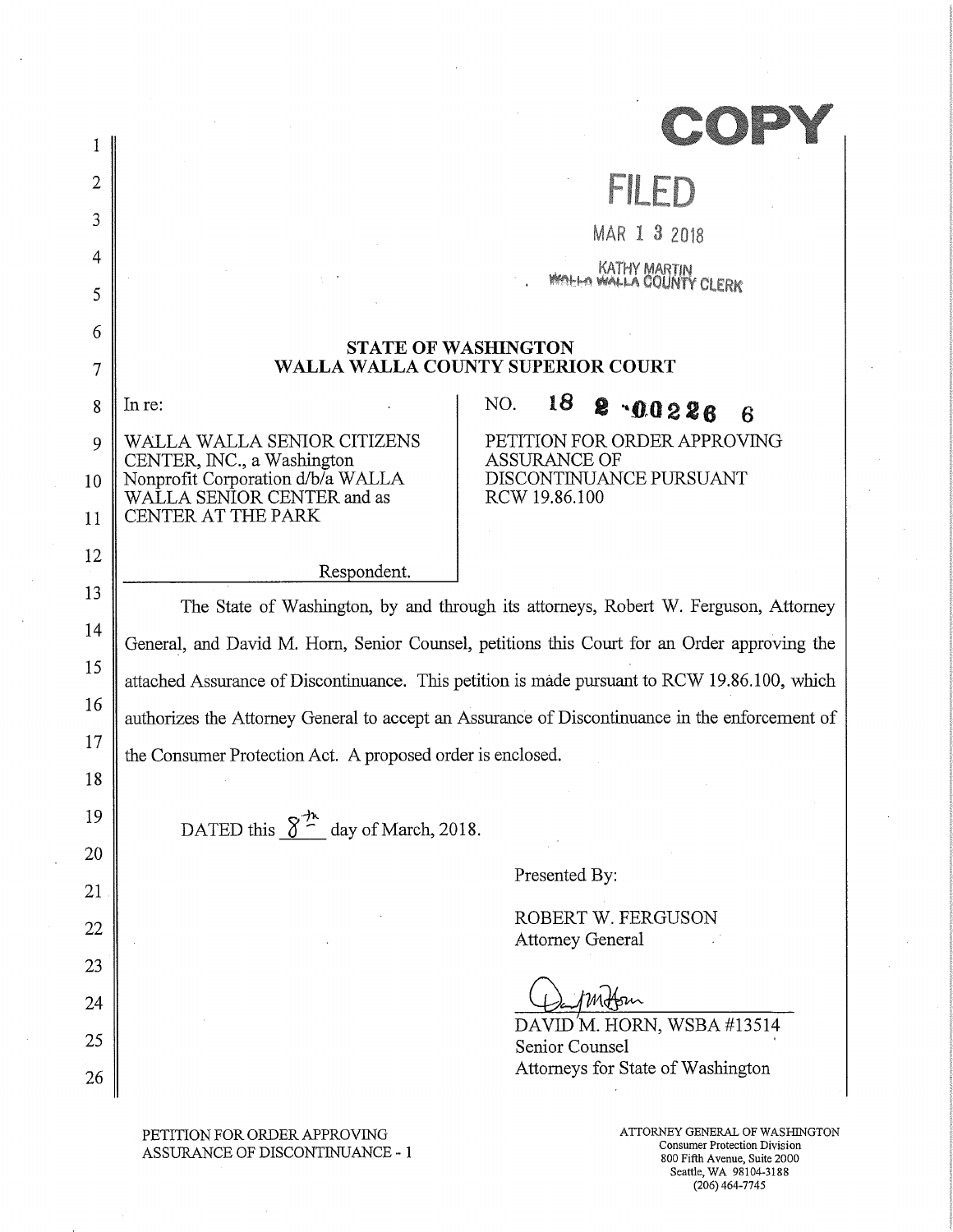|    |                                                                                               | <b>FILE</b>                                                                                                              |  |
|----|-----------------------------------------------------------------------------------------------|--------------------------------------------------------------------------------------------------------------------------|--|
| 2  |                                                                                               | MAR 1 3 2018                                                                                                             |  |
| 3  |                                                                                               |                                                                                                                          |  |
| 4  |                                                                                               | KATHY MARTIN<br>WALLA WALLA COUNTY CLERK                                                                                 |  |
| 5  |                                                                                               |                                                                                                                          |  |
| 6  |                                                                                               |                                                                                                                          |  |
| 7  |                                                                                               | <b>STATE OF WASHINGTON</b><br>WALLA WALLA COUNTY SUPERIOR COURT                                                          |  |
| 8  | In re:                                                                                        | 18<br>NO.<br>8.00226<br>$\mathsf R$                                                                                      |  |
| 9  | WALLA WALLA SENIOR CITIZENS<br>CENTER, INC., a Washington                                     | ORDER APPROVING ASSURANCE<br>OF DISCONTINUANCE PURSUANT                                                                  |  |
| 10 | Nonprofit Corporation d/b/a WALLA<br>WALLA SENIOR CENTER and as                               | RCW 19.86.100                                                                                                            |  |
| 11 | CENTER AT THE PARK,                                                                           |                                                                                                                          |  |
| 12 | Respondent.                                                                                   |                                                                                                                          |  |
| 13 | Pursuant to RCW 19.86.100, which authorizes the Attorney General to accept an                 |                                                                                                                          |  |
| 14 | Assurance of Discontinuance in the enforcement of the Consumer Protection Act, the Court      |                                                                                                                          |  |
| 15 | hereby approves and orders entry of the Assurance of Discontinuance in this matter. Following |                                                                                                                          |  |
| 16 | entry of the Assurance of Discontinuance, the clerk is directed to close this matter.         |                                                                                                                          |  |
| 17 | DATED this $\frac{1}{5}$ day of $M$ $\ell$ och, 2018.                                         |                                                                                                                          |  |
| 18 |                                                                                               |                                                                                                                          |  |
| 19 |                                                                                               | فالمقهومينه<br>JUDGE/COURTNEWMMTSSTONER                                                                                  |  |
| 20 |                                                                                               |                                                                                                                          |  |
| 21 | Approved for Entry and Presented By:                                                          | Approved for Entry; Notice of                                                                                            |  |
| 22 | ROBERT W. FERGUSON                                                                            | Presentation Waived:                                                                                                     |  |
| 23 | <b>Attorney General</b>                                                                       |                                                                                                                          |  |
| 24 |                                                                                               | $WSBA+42455$                                                                                                             |  |
| 25 | DAVID M. HORN WSBA#13514                                                                      | Attorney for Walla Walla Senior Citizens Center,                                                                         |  |
| 26 | Senior Counsel<br>Attorneys for State of Washington                                           | Inc., a Washington Nonprofit Corporation d/b/a<br>Walla Walla Senior Center and Center at the Park                       |  |
|    | ORDER APPROVING ASSURANCE OF<br>DISCONTINUANCE - 1                                            | ATTORNEY GENERAL OF WASHINGTON<br>Consumer Protection Division<br>800 Fifth Avenue, Suite 2000<br>Seattle, WA 98104-3188 |  |

 $\mathcal{L}_{\mathcal{A}}$ 

 $\rightarrow$ 

(206) 464-7745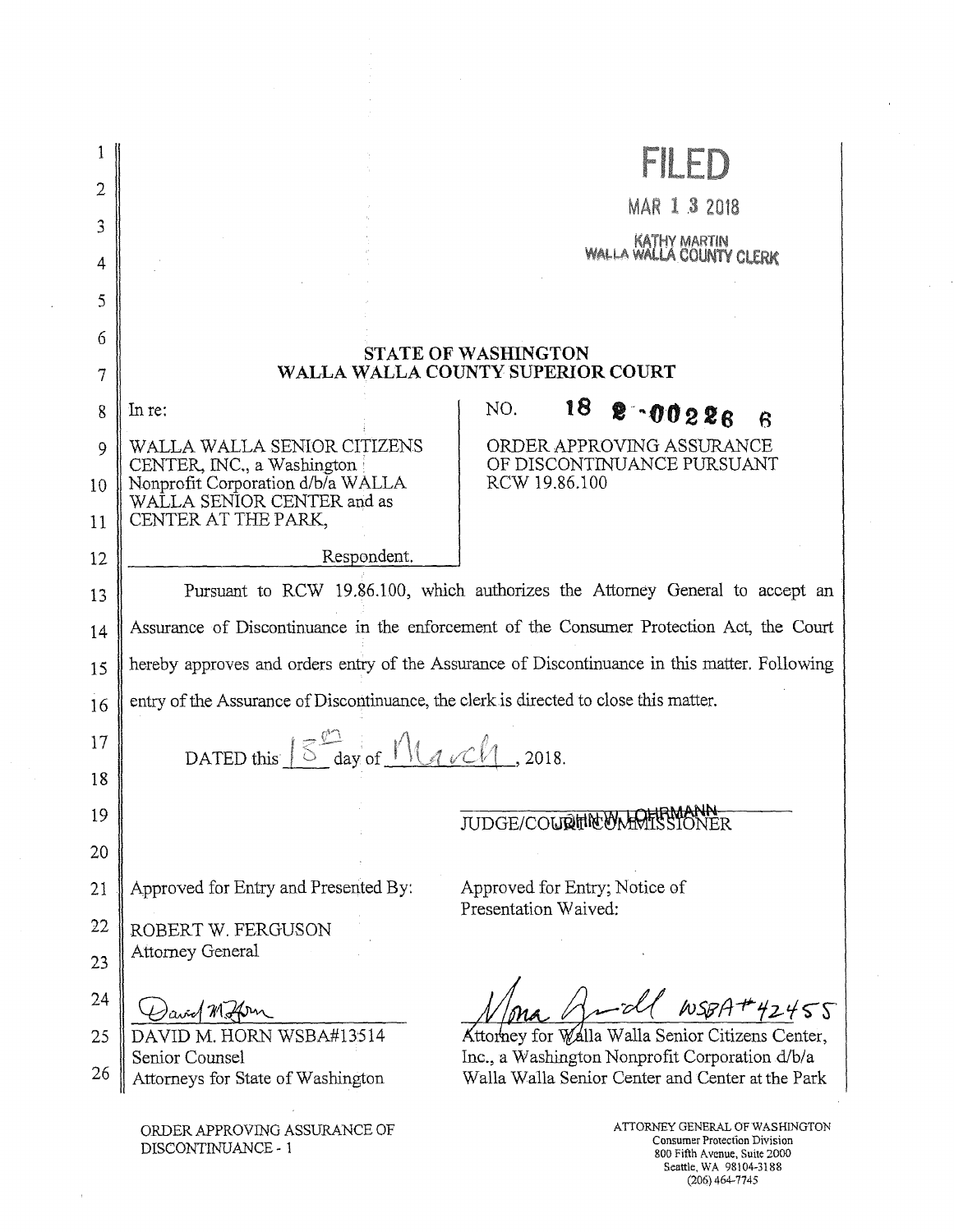| 2      |                                                                                                                                                                                      | <b>MAR 1 3 2018</b>                                                                                                               |  |  |
|--------|--------------------------------------------------------------------------------------------------------------------------------------------------------------------------------------|-----------------------------------------------------------------------------------------------------------------------------------|--|--|
| 3      |                                                                                                                                                                                      | KATHY MARTIN<br><b>GLERK</b>                                                                                                      |  |  |
| 4      |                                                                                                                                                                                      |                                                                                                                                   |  |  |
| 5      |                                                                                                                                                                                      |                                                                                                                                   |  |  |
| 6      |                                                                                                                                                                                      |                                                                                                                                   |  |  |
| $\tau$ | <b>STATE OF WASHINGTON</b><br>WALLA WALLA COUNTY SUPERIOR COURT                                                                                                                      |                                                                                                                                   |  |  |
| 8      | In re:                                                                                                                                                                               | NO.<br>18<br>8 00226<br>6                                                                                                         |  |  |
| 9      | WALLA WALLA SENIOR CITIZENS<br>CENTER, INC., a Washington                                                                                                                            | <b>ASSURANCE OF</b><br>DISCONTINUANCE                                                                                             |  |  |
| 10     | Nonprofit Corporation d/b/a WALLA<br>WALLA SENIOR CENTER and as                                                                                                                      |                                                                                                                                   |  |  |
| 11     | CENTER AT THE PARK,                                                                                                                                                                  |                                                                                                                                   |  |  |
| 12     | Respondent.                                                                                                                                                                          |                                                                                                                                   |  |  |
| 13     |                                                                                                                                                                                      | The State of Washington, by its attorneys, Robert W. Ferguson, Attorney General, and                                              |  |  |
| 14     | David M. Horn, Senior Counsel, files this Assurance of Discontinuance pursuant to                                                                                                    |                                                                                                                                   |  |  |
| 15     | RCW 19.86,100.                                                                                                                                                                       |                                                                                                                                   |  |  |
| 16     | 1.                                                                                                                                                                                   | The Attorney General initiated an investigation into the charitable registration                                                  |  |  |
| 17     |                                                                                                                                                                                      |                                                                                                                                   |  |  |
| 18     | status of the Respondent, Walla Walla Senior Citizens Center, Inc., a Washington nonprofit<br>corporation that does business as Walla Walla Senior Center and as Center at the Park. |                                                                                                                                   |  |  |
| 19     | 2.                                                                                                                                                                                   |                                                                                                                                   |  |  |
| 20     | The Attorney General deems the following to constitute unfair or deceptive acts or<br>practices in violation of the Consumer Protection Act, RCW 19.86.020, and violations of the    |                                                                                                                                   |  |  |
| 21     | Charitable Solicitation Act, RCW 19.09.065(1) and RCW 19.09.100(12):                                                                                                                 |                                                                                                                                   |  |  |
| 22     |                                                                                                                                                                                      |                                                                                                                                   |  |  |
| 23     |                                                                                                                                                                                      | Soliciting or collecting charitable contributions from the general<br>public in the state of Washington, without registering as a |  |  |
| 24     | required by RCW 19.09.                                                                                                                                                               | charitable organization with the Washington Secretary of State as                                                                 |  |  |
| 25     |                                                                                                                                                                                      |                                                                                                                                   |  |  |
| 26     |                                                                                                                                                                                      |                                                                                                                                   |  |  |
|        |                                                                                                                                                                                      |                                                                                                                                   |  |  |
|        | ASSURANCE OF DISCONTINUANCE                                                                                                                                                          | ATTORNEY GENERAL OF WASHINGTON<br>$\mathbf{1}$<br>Consumer Protection Division                                                    |  |  |

 $\bar{\psi}$ 

800 Fifth Avenue, Suite 2000<br>Seattle, WA 98104-3188<br>(206) 464-7745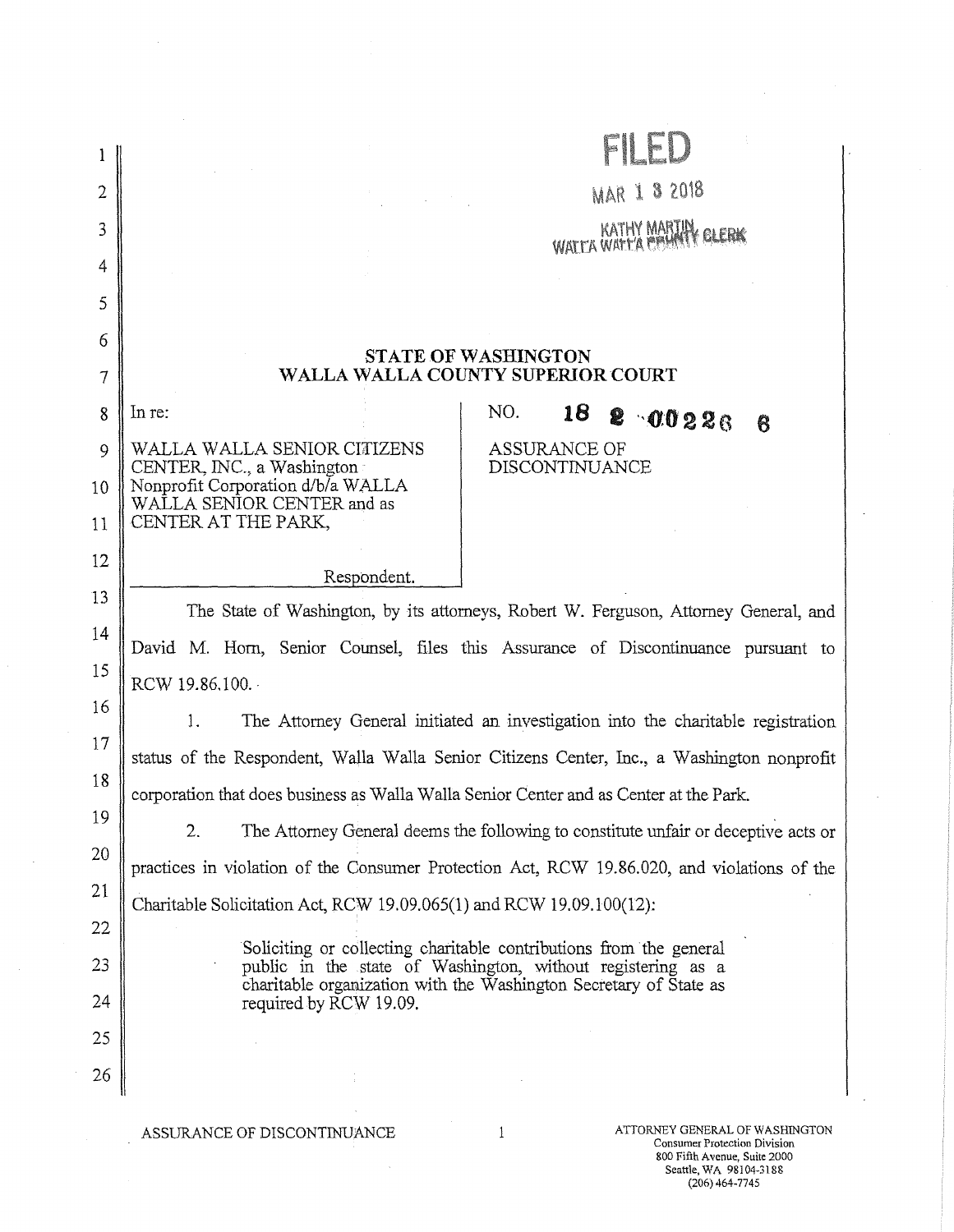1 3. Respondent agrees to cease conducting charitable solicitations in the state of 2 Washington until Respondent has successfully registered as a charitable organization with the 3 Charities Division of the Washington Secretary of State and paid the sum specified in paragraph 4 4 of this Assurance.

j 4. The Respondent agrees to pay the costs and reasonable attorneys' fees incurred by 6 the Attorney General in pursuing this matter in the amount of \$1,000.00, payable in full upon 7 siding this Assurance of Discontinuance. Payment shall be made by valid cashier's check, paid 8 to the order of Attorney General—State of Washington.

9 | 5. Respondent shall send the signed Assurance of Discontinuance and the cashier's

10 check to the Office of the Attorney General, Attention: Margaret Farmer, Consumer Protection 11 Division; 800 Fifth Avenue, Suite 2000, Seattle, Washington, 98104-3188.

12 6. This Assurance of Discontinuance shall not be considered an admission of 13 violation of the Consumer Protection Act or the Charitable Solicitations Act for any purposes, but 14 failure to comply with this Assurance of Discontinuance shall be *prima facie* evidence of 15 violations of RCW 19.86.020, for which the violator, Walla Walla Senior Citizens Center, Inc., a 16 Washington nonprofit corporation that does business as Walla Walla Senior Center and as Center  $17$  at the Park., and its officers, directors, and principals, may be found liable by the Court for 18 injunctions, restitution, civil penalties of up to \$2,000.00 per violation and costs, including 19 reasonable attorneys' fees, incurred by the Attorney General in pursuing such action,

20 7. Under no circumstances shall this Assurance of Discontinuance or the name of the 21 State of Washington, the Office of the Attorney General, the Washington Secretary of State, or 22 || any of its employees or representatives be used by the Respondent or by its officers, employees, 23 representatives, or agents in conjunction with any business or charitable activity of the 24 Respondent, including but not limited to claiming that the State has approved of Respondent's  $25$  | business or charitable practices.

*26 ill* 

ASSURANCE OF DISCONTINUANCE 2 ATTORNEY GENERAL OF WASHINGTON Consumer Protection Division 800 Fifth Avenue, Suite 2000 Seattle, WA 98104-3188 (206) 464-7745